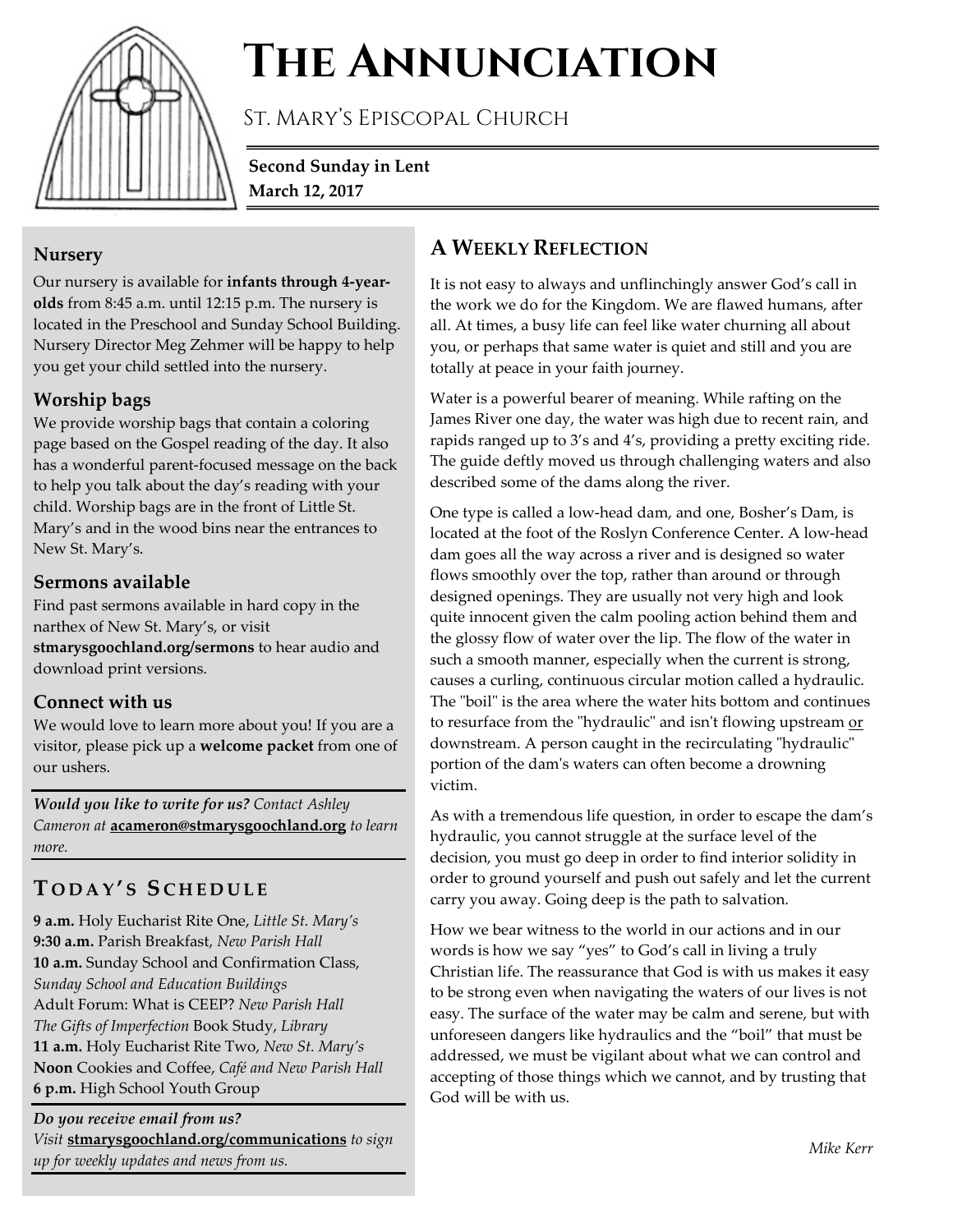**WELCOME!** Whether it is your first Sunday at St. Mary's, or your 401<sup>st</sup>, we're glad that you're with us. Please feel free to introduce yourself to a, greeter, usher, or a clergy member, and consider filling out an information form. We invite you to join us on future **Sundays** at 9 a.m. for Eucharist or at 11 a.m. for Eucharist or Morning Prayer, on Wednesdays for **Noonday Prayer** at 12 p.m. in beautiful and quaint Little St. Mary's, for a **class** or **Bible study**, or for many of our other **fellowship** and **outreach** offerings. **Little St. Mary's** is also **open** Monday through Friday between 8:30 a.m. and 4:30 p.m. and available to you for prayer and reflection. See the back page to get a sense of what we have going on around St. Mary's.

# **WEDNESDAYS DURING LENT**

There are many invitations throughout Lent for you **to enrich your faith life here at St. Mary's**. These offerings take place throughout the week, but **Wednesday has by far the most opportunities**. Read more below about how you and your family can **take a mid-week break for self-examination, discernment, and collective spiritual renewal**.

#### **Worship Opportunities:**

- **Noonday Prayer every Wednesday throughout the year** is led by clergy and parishioners of St. Mary's at **12 p.m. in Little St. Mary's**.
- **Evening Prayer** every **Wednesday in March** (March 15, 22, and 29) is led by clergy and parishioners of St. Mary's at **5:30 p.m. in Little St. Mary's**. Join us for a brief reflective service before Lenten Supper.
- **Stations of the Cross** is **Wednesday, April 5 at 5 p.m.** This shadow play, performed by the Children's Choir and the youth of St. Mary's, is a beautiful production and a moving meditation on the crucifixion of Christ. **Rehearsals for Stations of the Cross** are **every Wednesday** in March (March 15, 22, and 29) **at 5 p.m.**

#### **Fellowship Opportunity:**

 **Lenten Soup Suppers:** Gather for a simple supper every Wednesday throughout Lent (March 15, 22, 29, and April 5). **Serving begins at 5:45 p.m.** and is followed by programs for our children and youth at 6:15 p.m. and our Lenten Speakers Series at 6:30 p.m. Suggested donation is \$8/person and \$22/family.

**Spiritual Formation Opportunities for Children, Youth, and Adults:**

- **Children's Program follows Lenten Supper at 6:15 p.m.** Evenings together begin on the playground and continue with a friendly competition of **Action Bible Guess It** with fun prizes each week. This is a fun way to learn about the stories that lead up to Easter.
- **Following the Lenten Supper, youth** (grades 6-12) are invited for **a time of fun and fellowship** in the Education Building from 6:15 p.m. – 7:00 p.m.
- **Lenten Speaker Series begins at 6:30 p.m. and focuses on Christian Community** beginning right here at St. Mary's and then looking outward into the larger Metropolitan Richmond area, the Diocese, and the wider Anglican Communion. Featured speakers include parishioners **Robin Lind, Seth Schaeffer,** and **Sydna Street**, **the Rev. Andrew Terry** of St. Peter's Episcopal Church in the East End, **the Rev. Joel Blunk** of Richmond Hill on Church Hill, and **Buck Blanchard**, Director of Mission and Outreach for the Diocese of Virginia and Staff Officer for Global Mission Development for The Episcopal Church.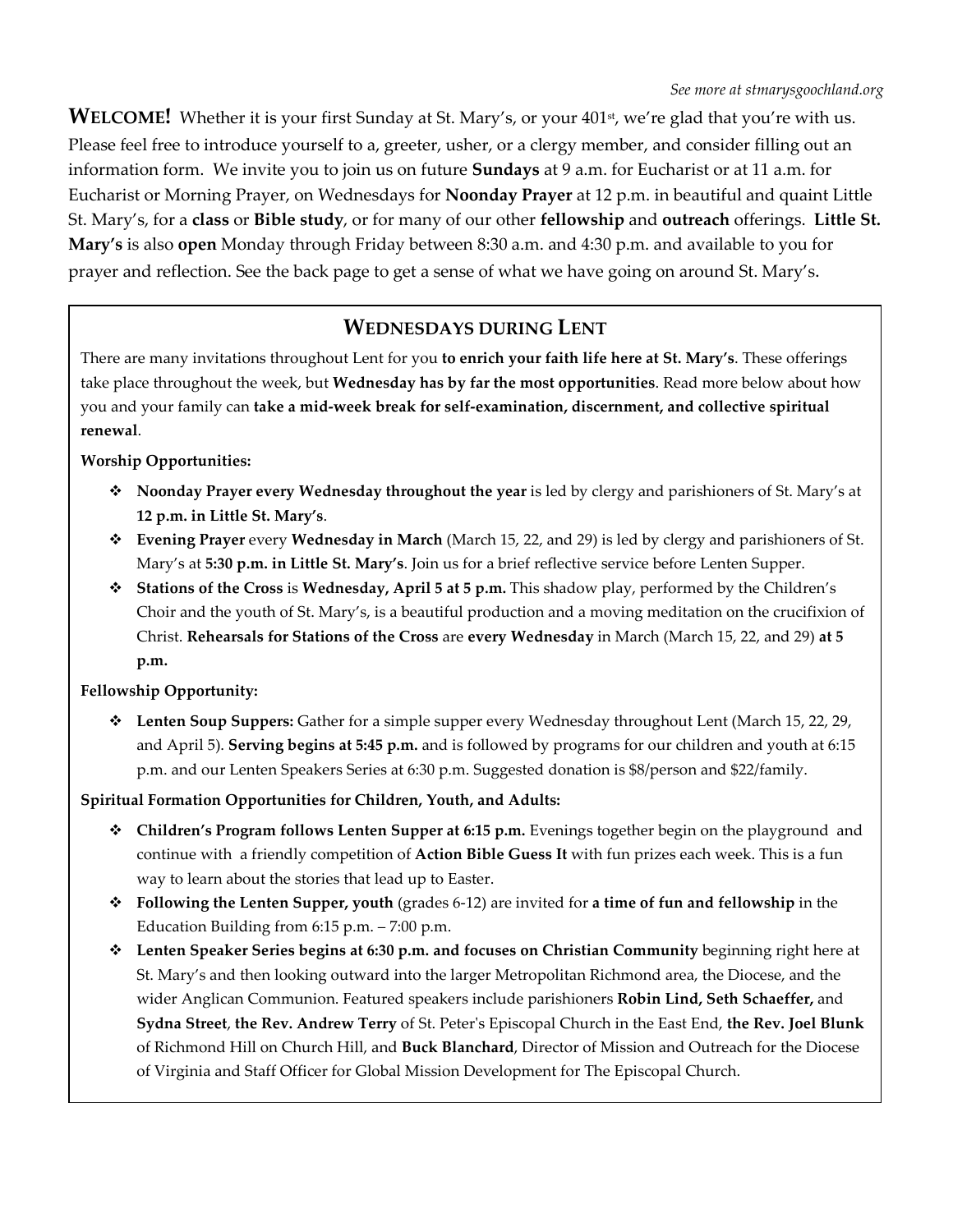## **FOOD AND FELLOWSHIP**

A delicious breakfast for all ages is served this morning **beginning at 9:30 a.m.** Service is rolling, so come anytime between **9:30 and 10:30 a.m.** Fortify yourself and your family for Adult Education, Confirmation, and Sunday School! **There is a suggested donation of \$4/person and maximum of \$15/family.** While you enjoy your breakfast, beginning at 10:15 a.m., Weezie Blanchard, Ashley Cameron, Jane duFrane, and Karen Huennekens will **facilitate roundtable discussions about their experiences at the recent CEEP** (Consortium of Endowed Episcopal Parishes) **Conference.**

### **CHILDREN AND YOUTH**

Tonight, the **High School Youth Group** will meet to **begin planning and preparing for their trip to South Dakota** this summer. We hope that as many team members as possible can attend but all high school students are welcome! Whether you're going on the trip or not, **feel free to come and take part in deciding what St. Mary's will be doing.** We'll meet from **6-7 p.m. in the Education building. Please bring \$5 for pizza**. Please email Matt Rawls at *mrawls@stmarysgoochland.org* with any questions.

Last year, St. Mary's introduced a **shadow play of the Stations of the Cross**. Performed by St. Mary's youth and the Children's Choir, this beautiful production was a moving meditation on the crucifixion of Christ. This year, Stations of the Cross will be on **Wednesday, April 5 at 5 p.m. Rehearsals** leading up to the performance will take place **each Wednesday night from 5 - 5:45 p.m. beginning Wednesday, March 15.** There will be a dress rehearsal on Tuesday, April 4. Participation is open to all youth (6th grade and up), with a limited number of spots available for older children (3rd-5th grades). To participate or get more information, please email Matt Rawls at *mrawls@stmarysgoochland.org*.

## **ADULT EDUCATION AND SPIRITUAL FORMATION**

**What is CEEP?** The mission of the **Consortium [of Endowed Episcopal Parishes](http://r20.rs6.net/tn.jsp?f=0018zhnbregl8kJvNCsj1ahchWeIPVH4WJt12SfEp1jFpt3hnQnSdTmVB8-_wcn3ad43scmnQA99RgnzN73v4_b39ktPdBBDd6oeryxvDqKd0mtBLbsLPtrTsq6AzlStphntJQxOycXHIEdbqGW6Qq_Kh1Bc6bwQJezd76nfgv0EnCXq78REARe1A==&c=p1tgne3qoKH53d97TtGFeaczWs5mV7Sqx8NVaD1xSR8twS9Dn__e-Q==&ch=RrBjzjfmQagoQNk3G2ByjejkVx2qWEuEU8DMBbPMB8MTW8NE6z5MEA==)** is to **"celebrate, inspire, and equip its member parishes and seminaries for effective leadership, stewardship, and transformation in the Church and in the world."** On February 23-25, Weezie Blanchard, Ashley Cameron, Jane duFrane, and Karen Huennekens attended the annual CEEP Conference in Washington, D.C. Through plenary speakers, workshops, lunches, and networking, attendees gained practical information on stewardship, communication, and church leadership, while also being challenged not to shy away from open conversations about society's current climate and how that effects the Church. Join Weezie, Ashley, Jane, and Karen **during Parish Breakfast in the New Parish Hall at 10:15 a.m.** this Sunday for **round table discussions about why they went to the conference, what its value is to St. Mary's, and what each of them found compelling.**

*The Gifts of Imperfection.* **Each Sunday in March at 10 a.m. in the Library,** parishioner **Tracy Harvey leads a Lenten study** of *The Gifts of Imperfection* by best-selling author Brené Brown. Brown says, *"*We cultivate love when we allow our most vulnerable and powerful selves to be deeply seen and known, and when we honor the spiritual connection that grows from that offering with trust, respect, kindness and affection."

Bob Hetherington **invites men of all ages** to participate in a Lenten discipline on **Tuesday mornings** through **April 4 at 7:30 a.m.** in the Old Parish Hall. This five-week offering is a one-hour time of silence, reflection, sharing and prayer that focuses on the Gospel reading for the following Sunday.

**The Bible: What is it, how was it given to us, and how should we read it? Women of all ages are invited** to join parishioner **Brantley Holmes** on **Thursdays in March at 7:15 p.m. in the Library** to explore how we can read the Bible as part of everyday life and listen to what God is saying. Each session combines a simple prayer, Bible reflection, an article by a modern writer, and time for questions and reflections.

#### **WORSHIP**

**Choral Evensong on Sunday, March 19 at 5:30 p.m.** in New St. Mary's. Following in the footsteps of the successful spring and fall Evensongs, and last year's Lessons and Carols, St. Mary's Choir will bless us with beautiful music during this season of Lent.